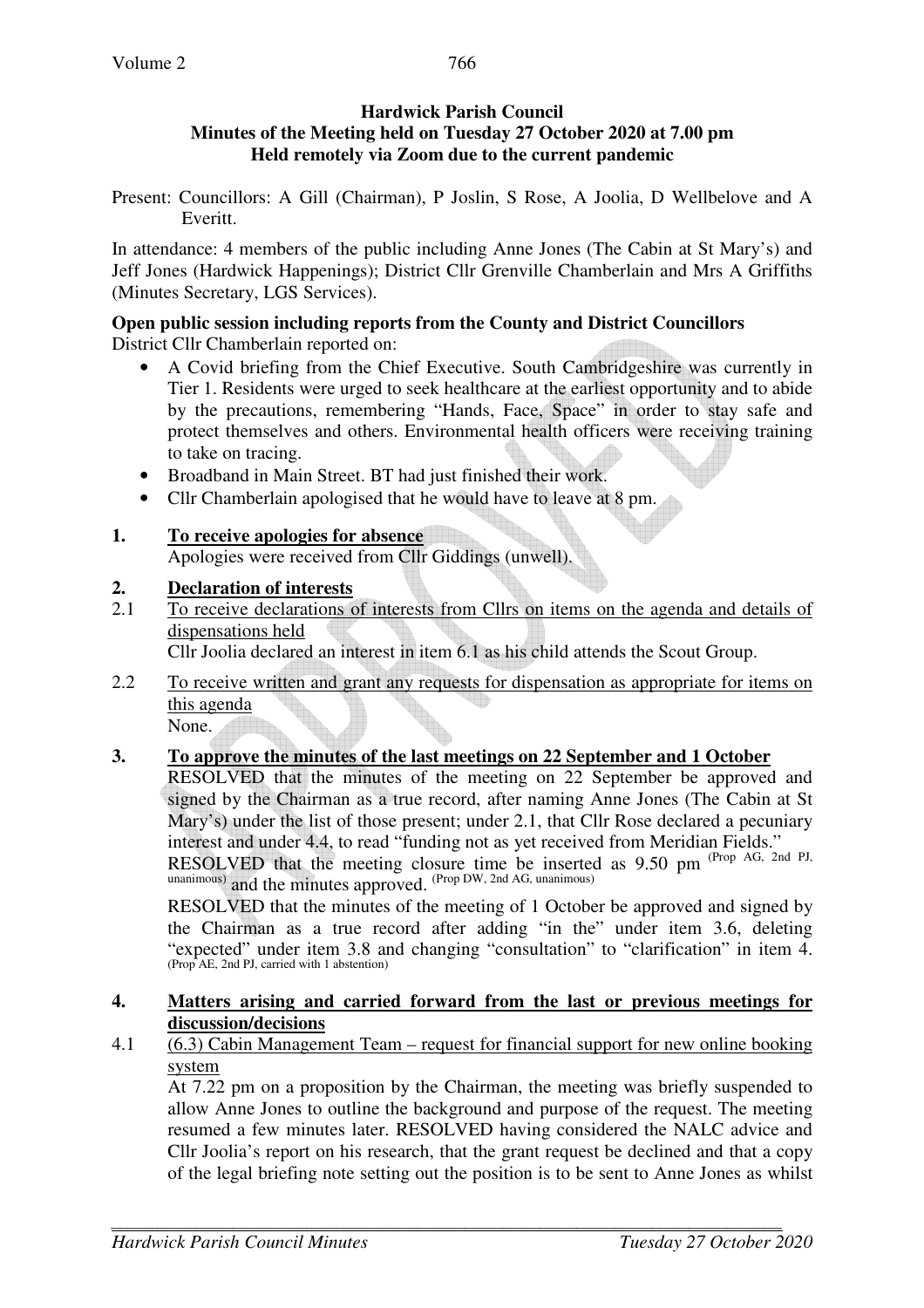#### Volume 2

767

the Parish Council would love to support the initiative, it was legally constrained from granting financial support to the Church or its activities under the 1894 Act. <sup>(Prop AG, 2nd</sup> PJ, unanimous)

4.2 (6.4) Hardwick Happenings – request for financial support

At 7.35 pm, on a proposition by the Chairman, the meeting was briefly suspended to enable Jeff Jones to outline the reasons for the request. The meeting re-opened at 7.37.

RESOLVED in accordance with its powers under Section 142 of the Local Government Act, 1972, to make a donation of £1000 now followed by £2000 in April 2021, which in the opinion of the Council, is in the interests of the area and its inhabitants, subject to Hardwick Happenings providing an update in 12 months' time, along with a copy of their accounts, as they had done each year. (Prop SR, 2nd PJ, unanimous)

A proposal (AE) that the Parish Council provide two pages of meaningful content about its activities in the magazine each edition will be an agenda item for the next meeting.

4.3 (4.1) Millers Way transfer and proposed lighting – to consider responses from lighting suppliers and if the Parish Council is ready to choose a type of lighting and a supplier RESOLVED having considered the Solicitor's report, to accept the contribution of £17,328.30 from Persimmon and sign the deed of transfer once it is received from the solicitor. (Prop PJ, 2nd AG, carried with 5 in favour and 1 abstention)

RESOLVED given the preference is for solar lighting on the grounds of sustainability, to accept the quotation from Prolectric for the installation of two solar column lights at a cost of £3,118.00 when the land has been transferred. (Prop AG, 2nd AJ, unanimous)

- 4.4 (3.1 of 1.10.20) To consider a policy on requests for tree works RESOLVED to investigate whether other parish councils have policies on tree work requests and to defer this matter to the next meeting. (Prop AE, 2nd AG, unanimous)
- 4.5 (3.3 of 1.10.20) Residents of Lambourne Road and Ellison Lane request that tree crown be reduced on grounds of safety and to improve light RESOLVED noting that the trees had been looked at by two independent tree surgeons and had not been identified as dangerous, to accept the quotation of £140.00 plus VAT to crown lift the trees along the passage, and to inform the residents. <sup>(Prop AG, 2nd SR, unanimous)</sup>

A proposal by the Chairman to inform a resident that the Parish Council would be agreeable for them to cut back roots encroaching on their property to the boundary was not seconded as during the discussion at 8.10 pm, on a proposition by the Chairman, the meeting was briefly suspended to allow the resident to speak. The resident clarified that the encroaching roots were not from the Parish Council's tree.

- 4.6 (3.3 of 1.10.20) To consider resident correspondence regarding overhanging branches in Egremont Road
- 4.7 (3.3 of 1.10.20) To consider resident correspondence regarding dead tree near the Recreation Ground RESOLVED to note that the dead tree had since been removed and the Parish Council had been thanked.
- 4.8 (3.10 of 1.10.20) Village website to consider report and recommendation RESOLVED, given that the deadline for residents to respond was not until early November, to defer this item to the next meeting.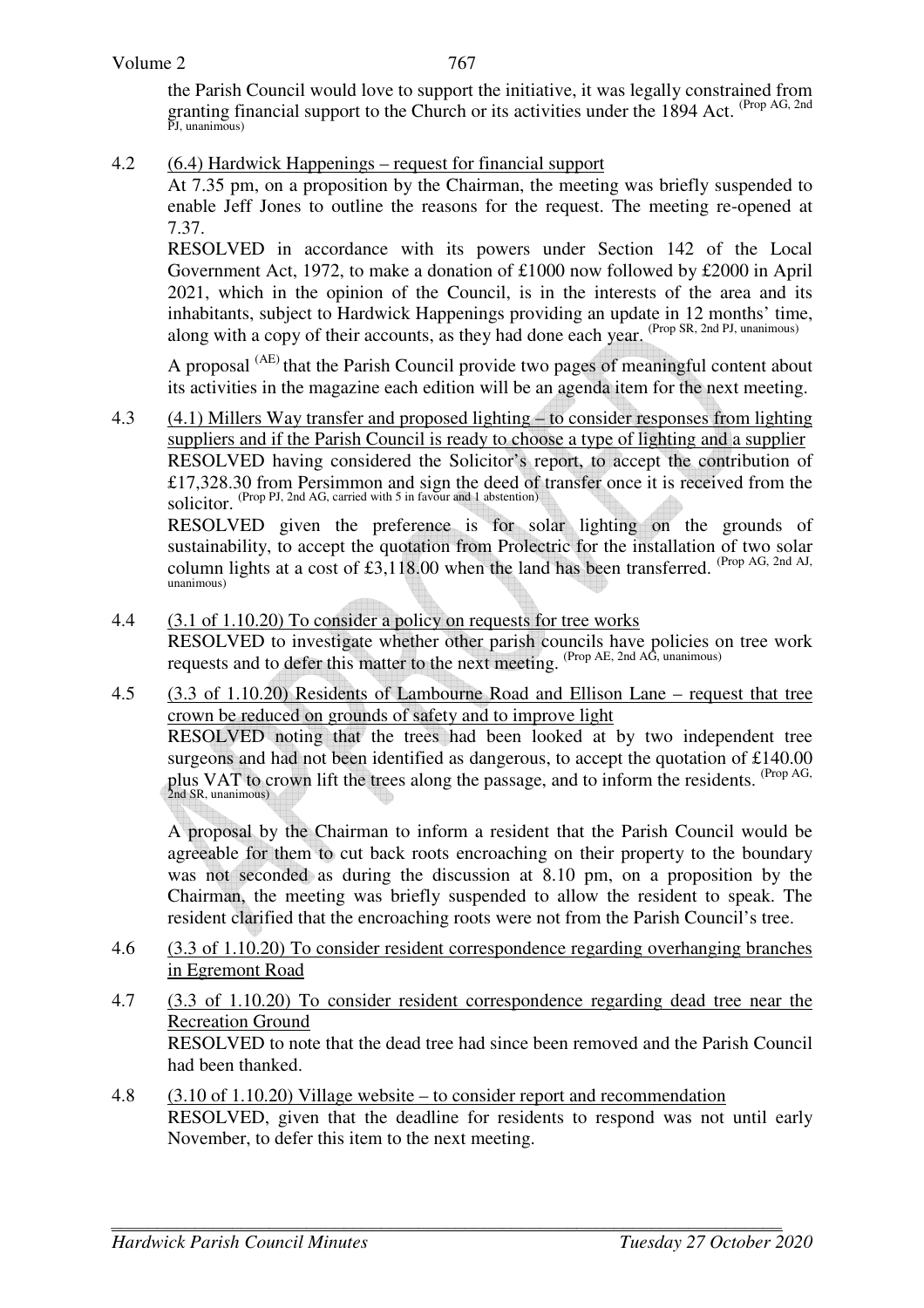Volume 2

4.9 (3.6 of 1.10.20) James Fisher SDC – response to the request for a deed of variation St Neots Road S106 – to consider if the Parish Council will pay the legal costs RESOLVED, noting that SCDC were agreeable to the Deed of Variation subject to the Parish Council covering the County Council's costs, that the costs should come from S106 funds. (Prop SR, 2nd AG, unanimous)

## 4.9 (4 of 1.10.20) Proposal on the length of meetings

RESOLVED having considered several suggestions for reducing the length of meetings, noting that committees would be more onerous and time-consuming for a small parish council, and noting that there were a number of aspects to be considered, that in the first instance efforts should be made to keep the public session as short as possible, that members' written reports preferably with a clear proposal, should be sent to the Clerk well in advance of the meeting, and that notifications of planning applications should be forwarded to all members.

## **5. Finance, procedure and risk assessment**

5.1 To consider any quotes for urgent work required because of risk and Clerk's use of delegated powers

RESOLVED to note that the Clerk used delegated powers as follows:

- Accept Cllr Giddings's kind offer to repair a fence inside the Egremont Road play area at the back adjacent to the School where a stake and wire fence needs replacing/repairing.
- Accept a quote from RPM to repair the safety surfacing at the St Mary's Church play area at a cost of £910.00 plus VAT.
- 5.2 To receive play areas and skate park inspection reports and consider if any work is required

RESOLVED to arrange repairs to rivets at the skate park.

RESOLVED to note that an old picnic table had been dismantled and was being used as a ramp but it was not considered any more unsafe than the trees.

RESOLVED to note that much of the tree house had been dismantled and the wood was being used as a ramp but this was not deemed to be any more unsafe than climbing trees.

5.3 To receive the financial report and approve the payment of bills

RESOLVED that the payments as listed in the finance report should be paid plus Command Pest Control (wasp nest visit) £48.00, RH Landscapes (Grass cutting)  $£624.00.$  (Prop AG, 2nd PJ, unanimous)

| Salaries and pensions                    | £518.15  |
|------------------------------------------|----------|
| Cambs ACRE (Training)                    | £30.00   |
| A Joolia (Expenses – Email)              | £129.60  |
| RH Landscapes (Grass cutting)            | £1842.00 |
| I Giddings (Expenses)                    | £62.99   |
| RPM (Play equipment repairs)             | £324.00  |
| Oakes & Watson (Tree works – skate park) | £456.00  |
| I Giddings (Expenses – tree stakes)      | £9.45    |
| LGS Services (Admin support September)   | £1386.04 |
| SSE (Street light electricity) (DD)      | £80.24   |
|                                          |          |

| RESOLVED to note the following payments made between meetings: |          |
|----------------------------------------------------------------|----------|
| Zurich (Insurance)                                             | £2169.68 |
| D Wellbelove (Expenses $-$ sign installation)                  | £15.40   |
| SSE (Street light electricity)                                 | £77.90   |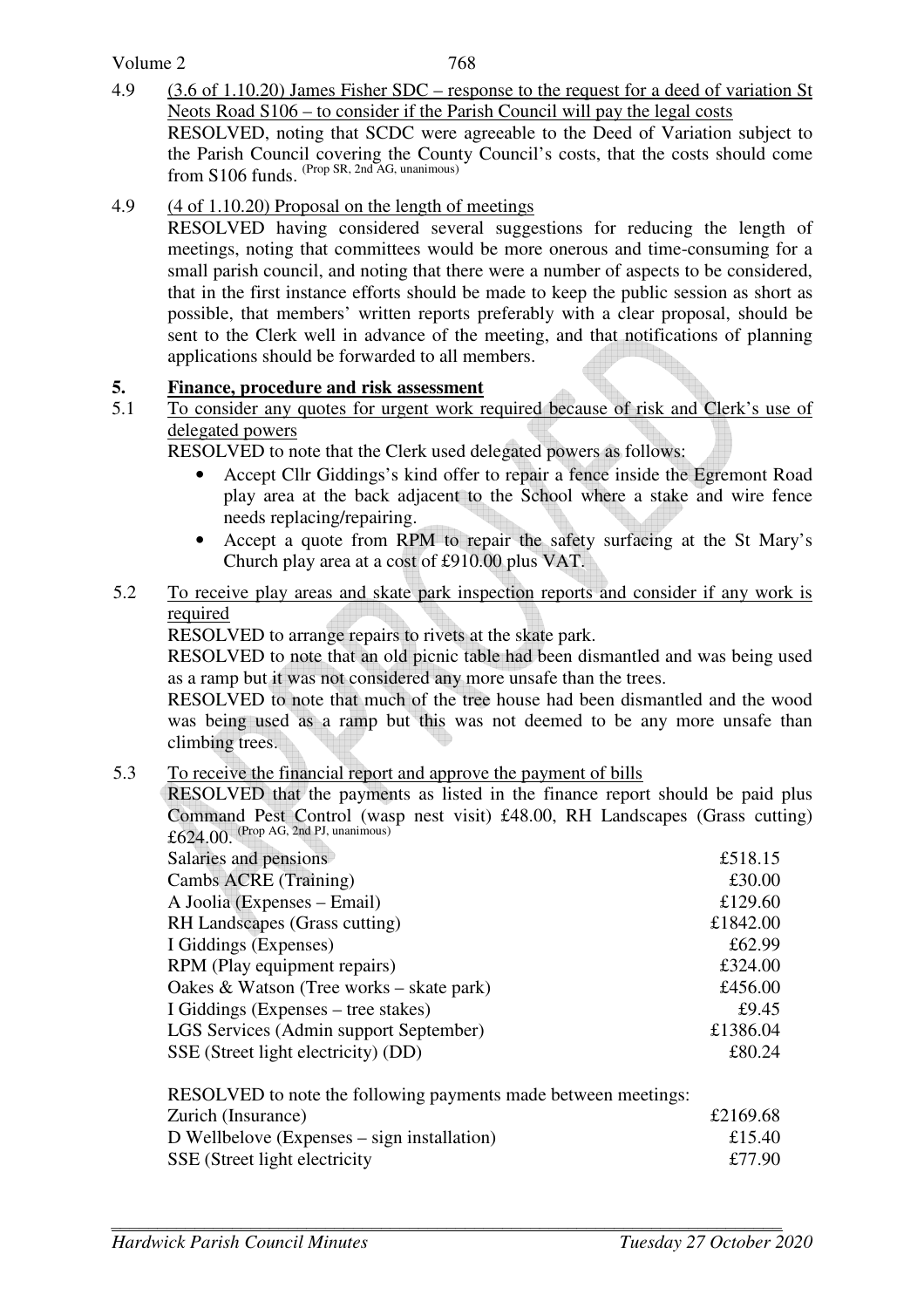769

 Credits, including bank interest, a resident's contribution towards trees and receipt of the precept, were noted.

## **6. Correspondence/communications received**

6.1  $1<sup>st</sup>$  Hardwick and Highfields Scout and Guide Group – request for financial support for new fence

 RESOLVED, in accordance with its powers under the Local Government (Miscellaneous Provisions) Act 1976 using its Section 137 budget, to approve a donation of £500.00 to the Scout group. (Prop AG, 2nd DW, unanimous)

6.2 SCDC Covid grant to support vulnerable and those who need to self-isolate – request from Hardwick Network that the Parish Council appies and acts as the Network's banker

 RESOLVED to note that the request from the Hardwick Network for the Parish Council to apply for a grant on its behalf and act as banker, had been withdrawn as this matter had since been resolved.

## **7. Planning Applications and Decision notices and tree works applications**

- 7.1 Planning applications received since the last meeting
- 7.1.1 S/3440/18/OL Bourn Airfield AMENDED Outline planning permission for a new mixed use village comprising residential development of approximately 3500 dwellings mixed uses comprising employment retail hotel leisure residential institutions education community facilities open space including parks ecological areas and woodlands landscaping engineering for foul and sustainable urban drainage systems footpaths cycle ways public transport infrastructure highways including a principal eastern access from the roundabout on St Neots Road and western access with Broadway including first section of strategic public transport route associated infrastructure groundworks and demolition with all matters reserved except for the principal highway junctions from the St Neots Road roundabout and onto Broadway with some matters reserved except for access. This application is subject to an Environmental impact assessment.

 RESOLVED to object to the application, and to submit the following response, having incorporated agreed amendments to the previously circulated draft: (Prop AG, 2nd) PJ, unanimous)

**"**Comments from Hardwick Parish Council on the Amended Bourn Airfield Transport Assessment dated September 2020

#### **General**

The approach presented in this Transport Assessment dismisses the Planners requirement for a HQ public transport system to serve the development. To begin the development without a guarantee on HQPT goes against everything that has been mandated to date by the Planning Authority i.e. to get traffic off our congested roads on to appealing high-quality rapid public transport.

This requirement was strongly endorsed by the Council's Overview and Scrutiny Committee when the Bourn Supplementary Planning Document (SPD) was reviewed late last year. Now it seems a HQPT system is no longer an essential prerequisite. We believe that to go for forward without a HQPT system in place sets a precedent that will allow large developments to go ahead without the required infrastructure. It is designed to allow the developer to deliver at least the first 500 homes then leverage the Planning Dept to obtain the remaining 3000 through undefined processes.

## **Specific Comments - Transport Summary Report 1.2 Proposed Draft new Planning Condition**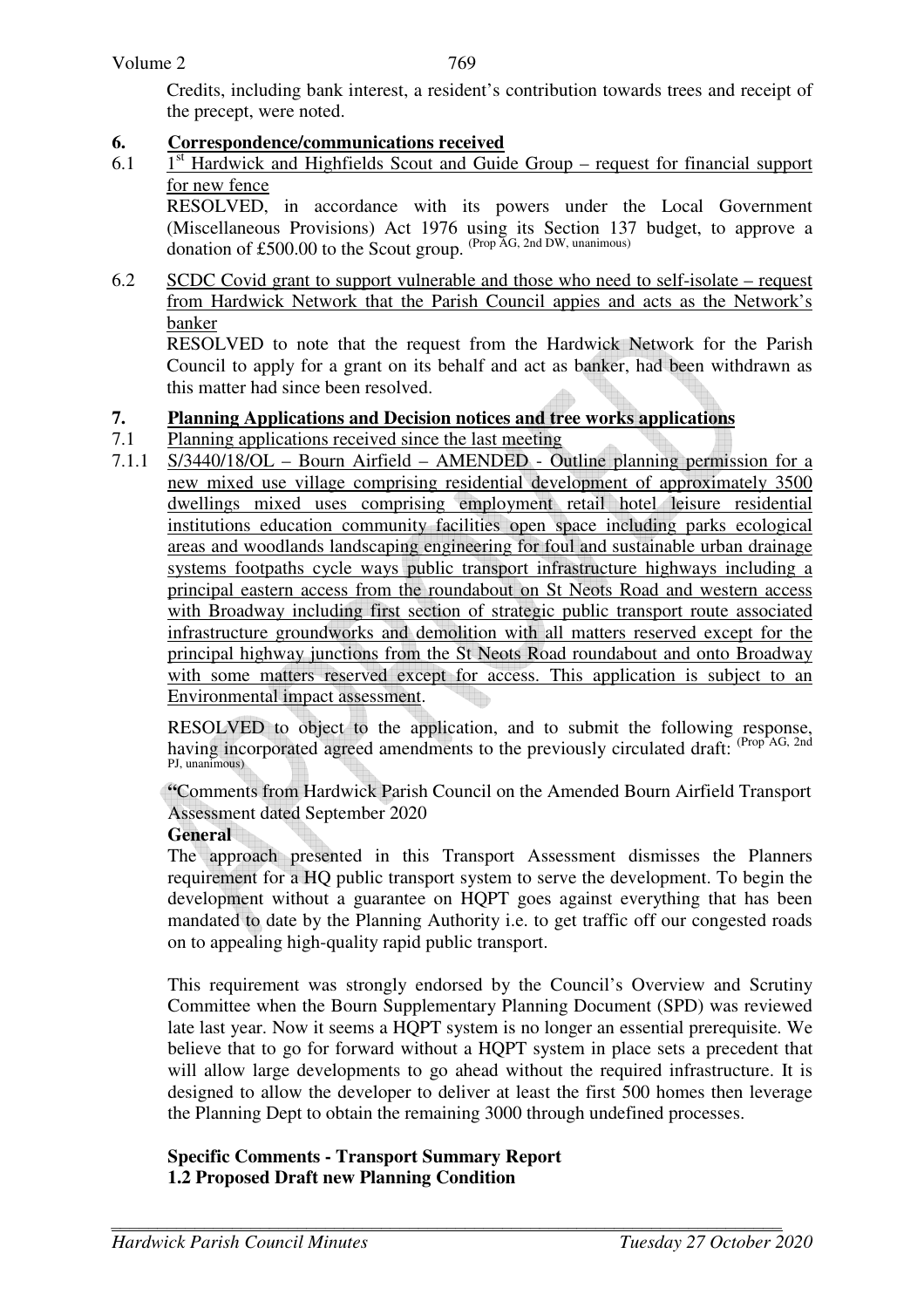*'The Developer shall not (unless otherwise agreed with the County Council) occupy more than 500 dwellings until it has received confirmation of the delivery of the Strategic Transport Intervention or received confirmation through the submission of a Transport Assessment (the content shall reflect any relevant guidance provided by Cambridgeshire County Council) that shall demonstrate, within the context of the monitored transport impacts, that the transport movements within the Proposed Development Phase are not likely to give rise to severe impacts upon the network.*

We assume the Strategic Transport Intervention means the HQ Public Transport previously C2C. We believe the proposal should replace "confirmation" with "a guarantee" and that everything underlined including and beyond "or" in paragraph 1.2 should be deleted.

Otherwise this proposal is just a license to ignore planning stipulations for large developments which is entirely unethical and unacceptable.

Please define what is meant by "received confirmation of the delivery of the Strategic Transport Intervention". Who provides this confirmation and with what guarantees of delivery?

Would the guarantee of the Strategic Transport Intervention prior to the 35<sup>th</sup> property being occupied void the proposals in Appendix C?

#### **2. Transport Assessment December 2019**

#### **Appendices A and B – Technical Notes 20 and 21**

Hardwick's request to re-examine junctions flows towards Hardwick appear not to have not been addressed – Parish Council objection Sept 2020 provides details.

#### **3. Mitigation Proposals**

3.3. Mitigation to Support the first 500 dwellings is referred to in Table 2.2 of the Interim Measures report Appendix C. This table reflect the developers view of trips at the Madingley Road M11 junction but Hardwick is concerned about the trips affecting Hardwick. Where are the junction calculations please?

3.8 Table 3.1. In the column "Timeline for delivery", there is reference to "1st Phase" of the Development. What is the definition of First Phase?

| Delivery of the Site Access Junctions and Bus Link | <b>Planning Condition</b> | Delivered in the 1 <sup>st</sup> |
|----------------------------------------------------|---------------------------|----------------------------------|
| through the development                            |                           | phase of development             |
|                                                    |                           |                                  |

This table contains several cultural measures and aspirations to avoid car travel but differentiating between the effects of each "soft" measure needs clarity.

Without a HQPT operation, there is nothing in this Table to clarify what specifically is proposed to protect villages from rat run traffic. Please see our comments on Appendix C that follow.

| Shared Cycleway from Madingley Mulch to the Site | <b>Planning Obligation</b>                      |                                                       |
|--------------------------------------------------|-------------------------------------------------|-------------------------------------------------------|
|                                                  | requiring agreement to<br>design and subsequent | Funded in 1 <sup>st</sup> Phase of<br>the Development |
|                                                  | implementation                                  |                                                       |
|                                                  |                                                 |                                                       |

We note a Shared Cycleway between the Development and Madingley Mulch yet there are also Shared and Segregated Cycleways for St Neots Road Hardwick on other local development plans. Are you relying on third party plans to deliver this obligation and if not how are you going to handle conflict?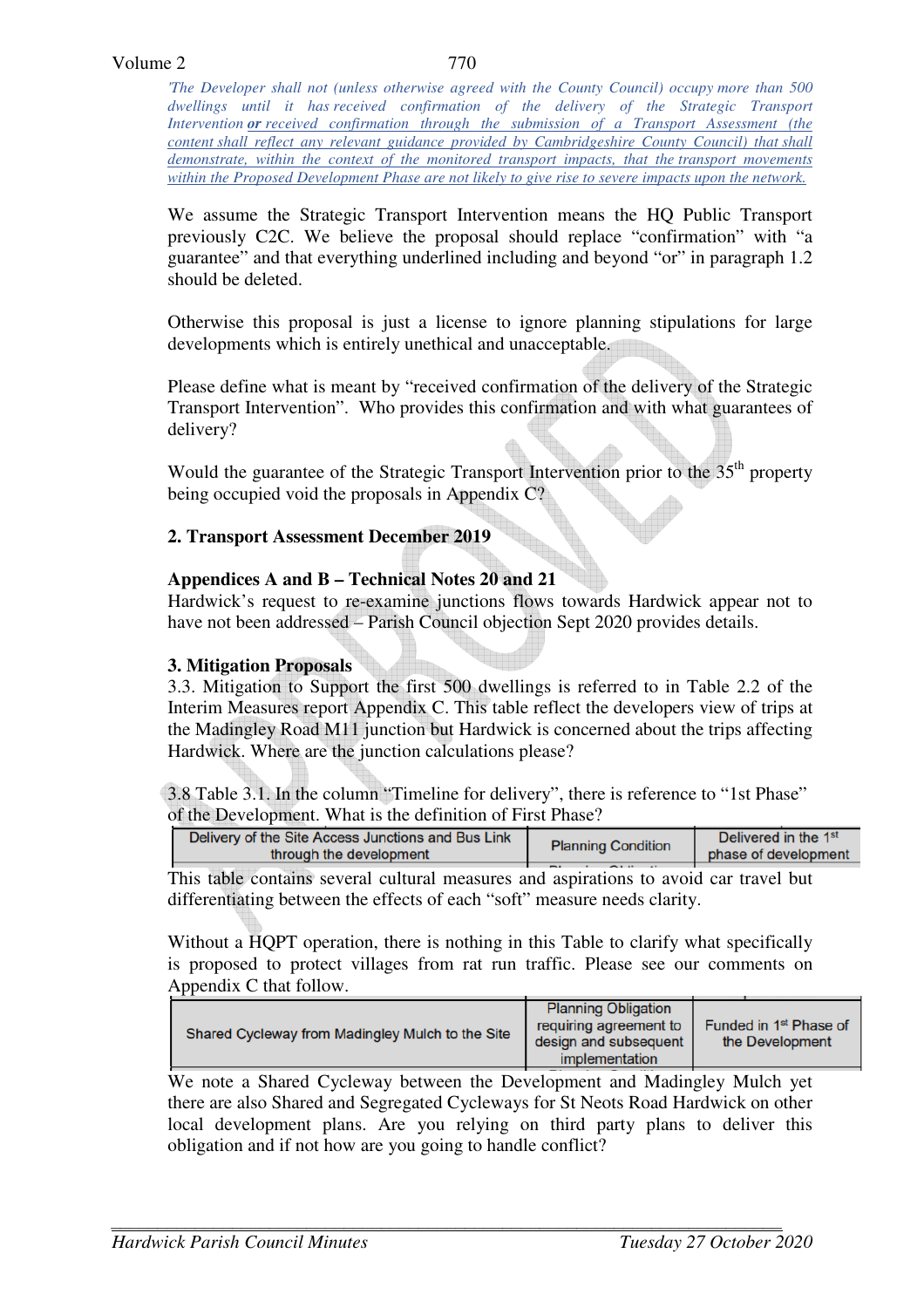| Crossing to allow connections using exiting<br><b>Bridleways to the Comberton Greenway</b> | <b>Planning Obligation</b> | Funded in 1 <sup>st</sup> Phase of<br>the Development |
|--------------------------------------------------------------------------------------------|----------------------------|-------------------------------------------------------|
|                                                                                            |                            |                                                       |

There is a reference to allow connections using existing Bridleways (from the development) to Comberton Greenway yet there is no funded GCP Greenways Plan beyond Long Road Comberton. How will this be accomplished please and with what timeline?

## **Specific Comments on Appendix C – Interim Transport Measures to be Delivered Prior to the delivery of the Strategic Transport Intervention**

Whereas this development should not even commence until a clear guarantee of a HQPT with sufficient capacity to take traffic off the road, the content in Appendix C must be mandatory if the development goes ahead.

1.4 "*It is considered that this package of Interim Measures could allow for the delivery of in excess of 1,500 Units prior to the Strategic Intervention along the corridor, with a further 250 Units provided in the construction period for the Strategic Intervention".*

Whereas the Summary Document and proposed Planning Condition is written around 500 dwellings, this paragraph reference 1500 homes. Which is it?

#### 1.5 *"Table 1.1: Impact of 1,500 dwellings on the Madingley Road Corridor"*

Please define the Madingley Road corridor. We have provided our calculations for St Neots Road and have not received any comments.

#### **3.2. The Package of Interim Measures – Cycling**

*"Measure C1 - Shared Cycleway from west of Madingley Mulch to Development Further to the cycle audit undertaken, it was identified that a shared cycleway/footway/ could be provided along St Neots Road from the development access (eastern) to west of the Madingley Mulch roundabout where it meets the existing on-road a shared cycleway/footway with proposed connections between the paths. This would provide a complete cycle route from the development to Cambridge City".* 

C1 is in conflict with other development plans already in place – Hardwick currently has segregated on-carriageway cycle lanes and we request you also consider a segregated cycle route on the north of St Neots Road to Madingley Mulch that would avoid a dangerous cycle crossing at the Village Entrance, East.

*"Measure C4 – Extension of the Comberton Greenway 3.40 The Greater Cambridge Greenways is a Greater Cambridge Partnership (GCP) project, to provide a local travel route for cyclists, walkers and equestrians. The Comberton Greenway Project is the closest route to Bourn Airfield, which runs from the village of Comberton to Cambridge city, via a mixture of existing and proposed bridleways".*

C4 appears to be independent thinking as the Comberton Greenway currently goes no further west than Long Road Comberton. Has this been fully evaluated with the GCP Greenways Team, costed and given a timeline please.

#### **4. Monitoring and Management**

- "*The Impacts of the Proposals will be Monitored in two ways:*
- • *Through Comprehensive Traffic Surveys as Shown in Figure 2.3*

• *Through Monitoring the effectiveness of the proposals through the Better Points scheme* 

• *Introduction as required of local area traffic calming"* 

In our view, the correct route for traffic to and from a development the size of Bourn Airfield is via the Strategic Road Network, A428.

We welcome that the developers are proposing traffic calming on Cambridge Road Hardwick and Long Road, Comberton surrounding villages but please note that St Neots Road, Hardwick is a local village road and needs to be included for traffic calming and monitoring. Please add a monitoring and calming location between the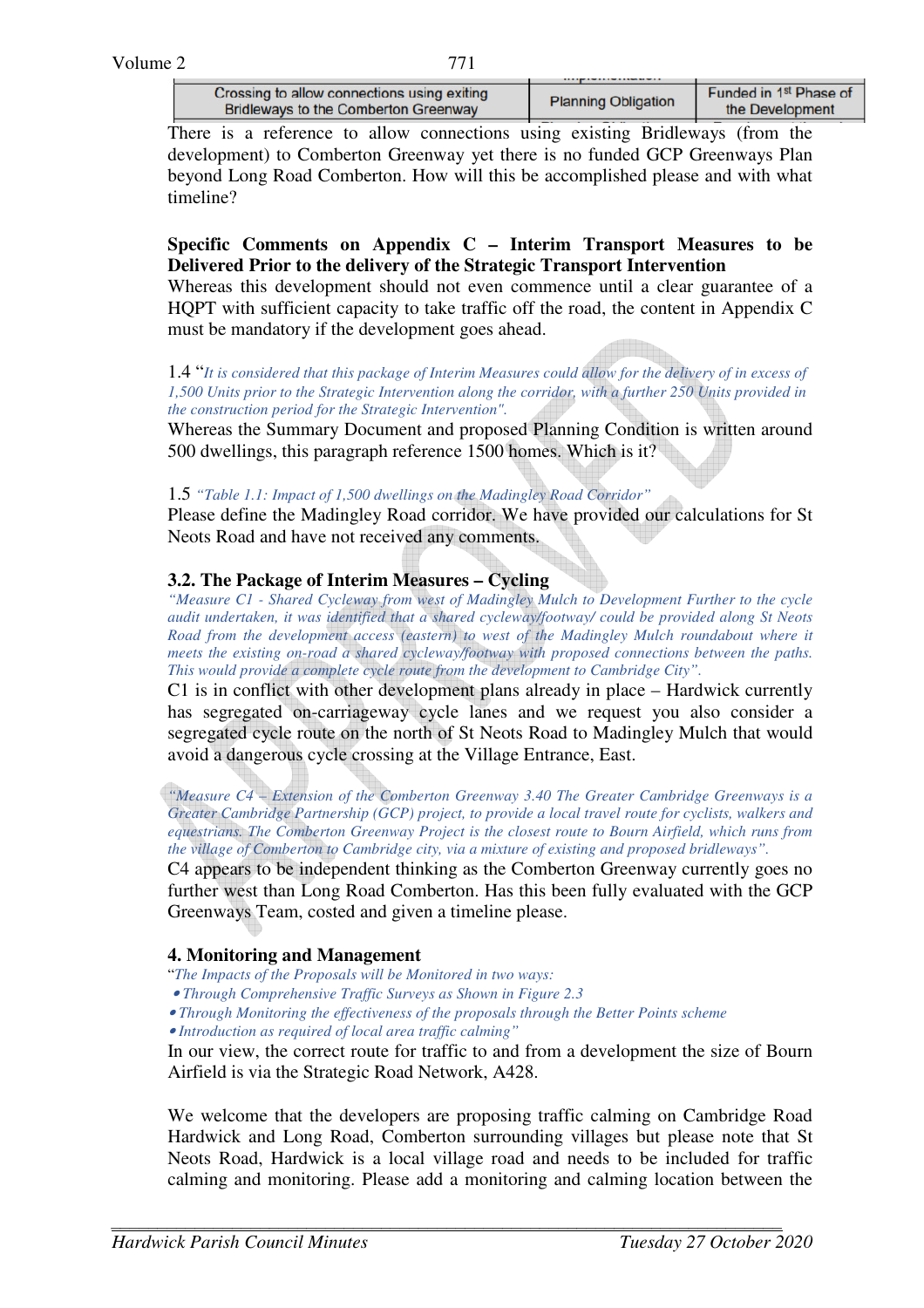junction with Cambridge Road and the Hardwick Roundabout to your Monitoring Locations Figure 2.3 and Traffic Calming Figure 4.1.

Our proposal is that these schemes should be implemented prior to building above ground.

Please clarify what monitoring measures you will provide and what evaluation of triggers will demonstrate the decision to move beyond construction of 500 homes as referred to in the Transport Summary Report 1.2

For avoidance of doubt, please publish up front a single document showing the forecast Traffic Movements referred to in Transport Summary Report 1.2, namely "*provide a comparison of monitored flows with those forecast in the submitted Transport Assessment*"

#### 4.6 *Figure 4.1*

The roads highlighted for potential traffic calming include Cambridge Road, Hardwick and Long Road Comberton. Comberton and Hardwick are very interdependent when there are traffic issues, especially impacting on Madingley Road. Traffic into Hardwick experiencing calming on Cambridge Road Hardwick and Long Road Comberton would most likely add considerably to the queues on the Madingley Road as the traffic calming will clearly prevent current traffic as well as new BA traffic from clearing the congestion.

Please confirm the understanding that at morning peak there is a continuous stream of commuters exiting A428 at Madingley Mulch roundabout, taking the last exit west into St Neots Road then immediately left into Long Road Comberton to avoid the queues on the Madingley Road? The congestion at Barton then builds back into Comberton. We believe this situation is not clearly understood.

During the build of Traffic Calming Measures that affect Hardwick and Comberton what measures will be introduced to mitigate the implications on all traffic using the surrounding road networks affected by the Traffic Calming measures?

Our own objectives are to make the St Neots Road Hardwick unattractive to through traffic and thereby to force through traffic onto the A428 and we insist you add St Neots Road Hardwick to your Traffic Calming Schemes

The only effective mitigation would be a direct connection from A428 to M11 south so that traffic from Bourn Airfield and villages west would use the Strategic Road Network.

#### **5. Point by Point response to CCC Highways**

*"CCC Comment 1 1.4 The note needs to address the potential additional rat running trips that could occur as a result of interim development taking place prior to a strategic scheme being in place. If Madingley Road is already at capacity, more cars are likely to try to find other rat running alternatives. Traffic calming and measures that discourage rat running through villages should be developed and included as advance measures".* 

Whereas CCC has challenged the extent to which commuters would shift from Cars to public transport, we would argue whether sufficient effort is being directed at persuading Highways England to bring forward the A428/M11 connection at Girton.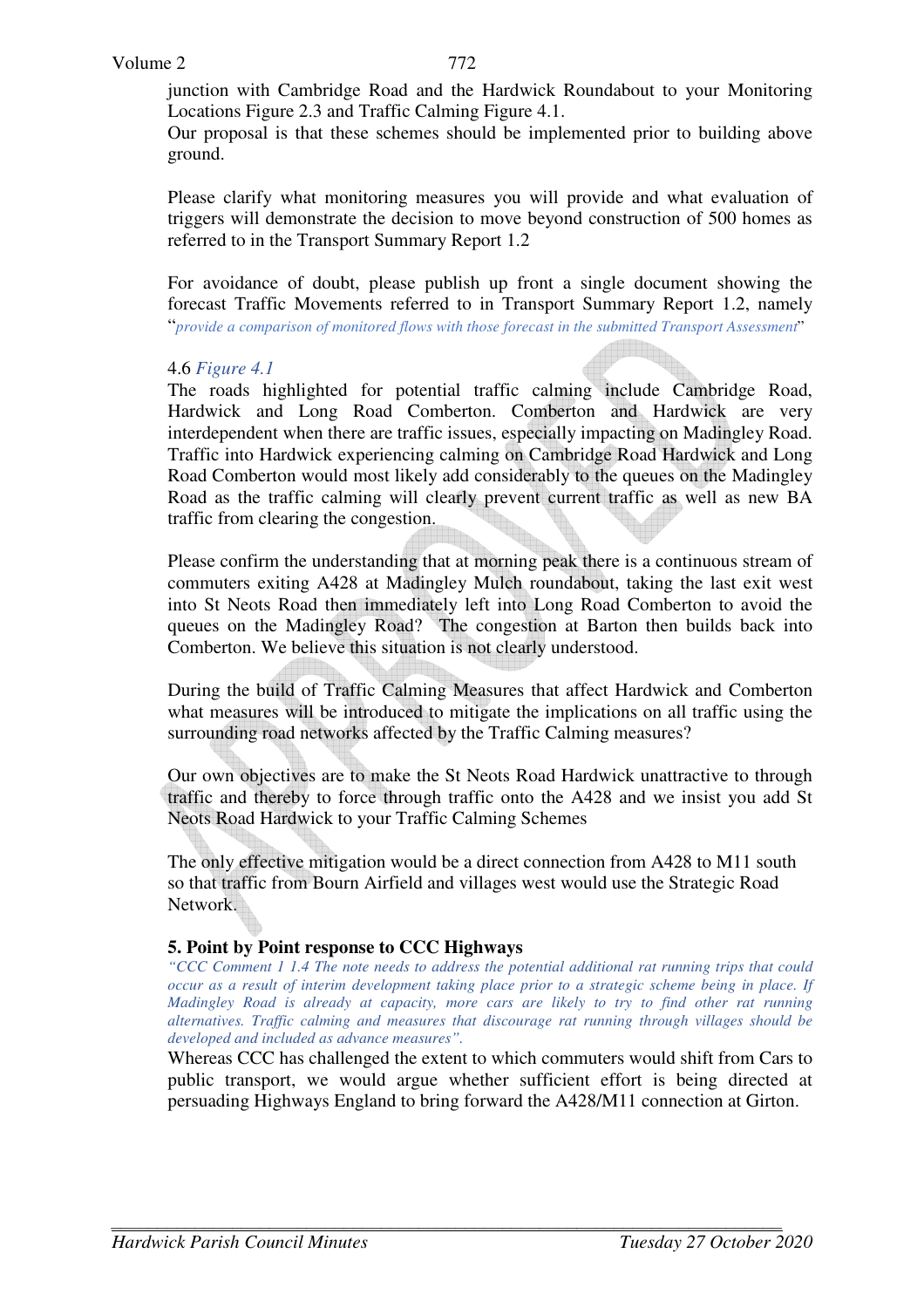That would provide a long-term permanent solution with clear measurables rather than the subjective application of mitigation to "soft" schemes not used in South Cambridgeshire.

We appreciate the questions that Highways have raised on this Development Application and the extent to which MB have attempted to respond with evidence. Generally however we believe that there is insufficient evidence to point to the car use mitigation from the "soft" schemes in this section. There are still very good reasons why commuters require to go to Cambridge City – retail and services that cannot be accomplished working from home.

5.4 During development clearing and set up, we anticipate a good deal of construction traffic which we do not want to accommodate on the roads of Hardwick. Please ensure this is clear in the Planning Conditions

#### 5.43 Bus Share proposals compared with Cambourne

*"As set out in response to Comment 15, Countryside operate a number of bus services which achieve a high bus modal share on various different sites. The success of the bus services is in how the services are operated and marketed".* 

We believe using the bus in preference to a car is not just about bus operators and marketing. Many working families have child care and other responsibilities before and after work that prevent them using public bus services. Please consider this when working out that car preference is quite often irrespective of Bus operators and Marketing.

#### **6. Point by point response by Mayer Brown to CCC**

#### *Interim Measures Effect Table 6.3*

We are not clear what is being proposed here. The interim measures referred to are apparently not relating to the occupation of 500 homes but rather 1975 or after adjustment 1288. Please explain.

#### *Interim Measures Table 7.2*

Whereas many would see the Interim measures as aspirational

- Shuttle buses
- Bus priority
- Cycling schemes
- Car Club
- Amazon points
- Etc

we believe it is difficult to precisely predict the effect separate mitigation issues proposed. The safest solution is therefore to have the HQPT guaranteed, local infrastructure in place and traffic calmed before the BA development is developed beyond ground level.

#### **Appendix A**

#### **Cycle Plans**

As previously stated, these Possible Cycle and footway improvements are already in other Planning Proposals in one form or another and do not necessarily accord with other schemes nor what would be acceptable to Hardwick.

There should be consideration for an alternative proposal here to include the opportunity for a segregated cycle path North or South of St Neots Road Hardwick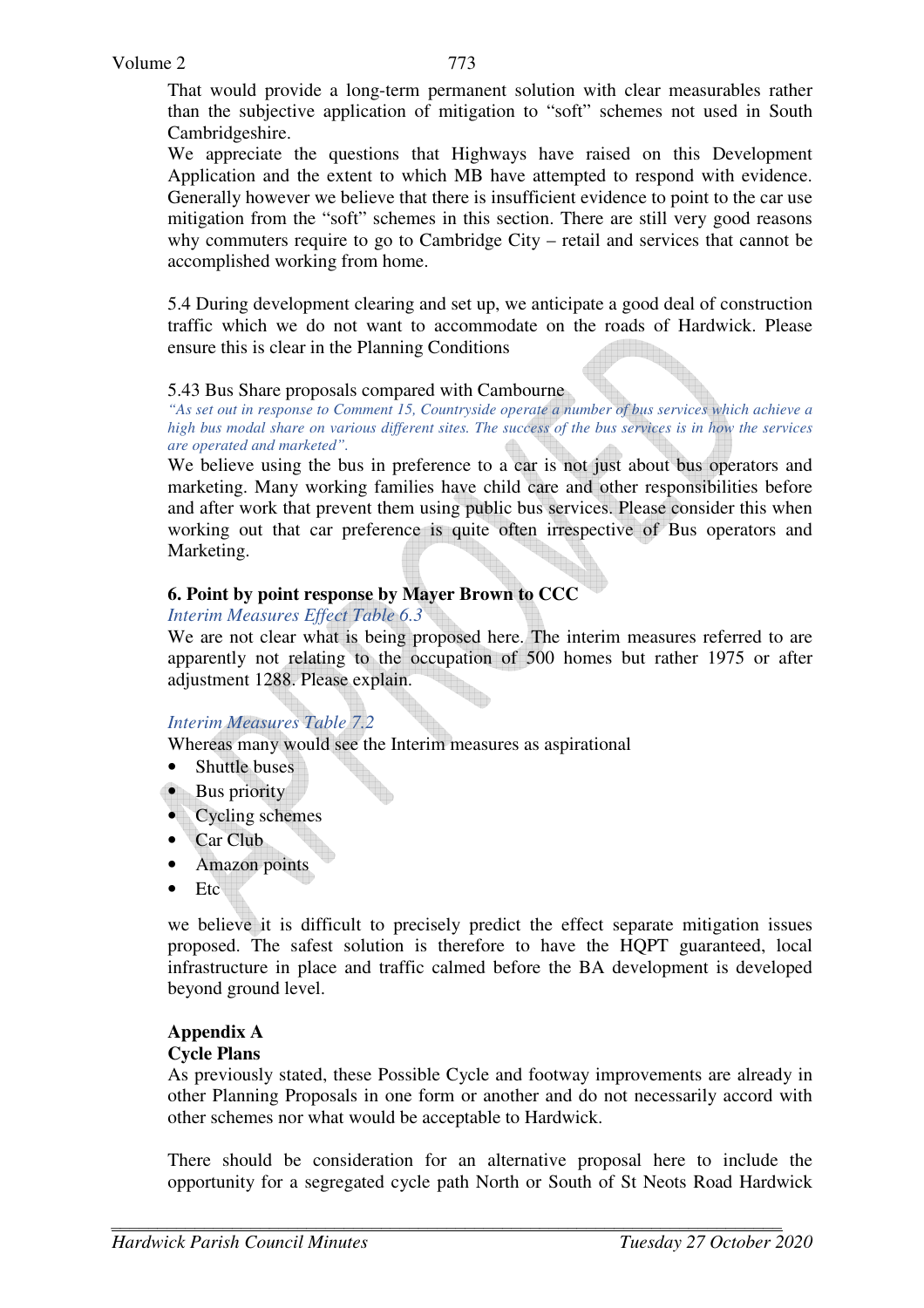which continues through to Madingley Mulch and avoids the crossing at the Hardwick Village Boundary with Comberton.

The Speed Limit beyond the Village Boundary to Madingley Mulch should be reduced from National to 40 maximum to allow safe Cycling across Long Road Comberton to Madingley Mulch and beyond

The junction at Long Road Comberton favours vehicles not cycling. The priority should be for cyclists and the junction layout amended accordingly with tighter splays and give way signs."

- 7.1.2 20/04087/HFUL 17 Ashmead Drive Two storey side and rear extension RESOLVED to support the application. <sup>(Prop AG, 2nd PJ, carried with 5 in favour and 1 abstention)</sup>
- 7.1.3 20/02728/REM Land south of St Neots Road AMENDED Approval of matters reserved for appearance, landscaping, layout and scale following outline planning permission S/3064/16/OL for 155 dwellings following demolition of two existing dwellings – to note response made between meetings. The Parish Council was neutral. Noted.
- 7.1.4 20/04225/HFUL 41 Ashmead Drive Demolition of ground floor porch and WC and replacement with 2 storey front extension RESOLVED to support the application. (Prop AG, 2nd PJ, carried with 5 in favour and 1 abstention)
- 7.2 SCDC Decision Notices
- 7.2.1 20/03357/HFUL 25 Ashmead Drive Two storey extension and single storey side/rear extension – Permission granted.
- 7.2.2 20/02822/HFUL 35 Egremont Road Single storey front extension Permission granted.
- 7.2.3 20/02643/CL2PD 85 Ellison Lane Certificate of lawfulness for a proposed rear roof dormer and velux window to front elevation – Certificate granted.
- 7.2.4 20/03494/HFUL 24 Ashmead Drive Proposed hobby room to rear of existing dwelling – Permission granted.
- 7.3 Tree Works Applications
- 7.3.1 20/2085/TTCA 87 Main Street RESOLVED to note that this application had already been determined by SCDC.

## **8. Members reports and items for information only**

- 8.1 New Housing Developments and Planning Obligations RESOLVED to note Cllr Rose's previously submitted written report. A response was awaited from the architects on the latest version of the plans for the Community Centre.
- 8.2 Report on East West Rail online forum with Anthony Browne held on 15 October The Chairman reported on his attendance at the meeting, a video of which is available online. RESOLVED having considered the Chairman's report on his attendance at the meeting to await further information to come in the New Year and consider and comment on the proposals at that time.
- 8.3 Proposal that the Parish Council considers installation of a defibrillator RESOLVED to defer this item to the next meeting, along with consideration of the future use of the former telephone kiosk in Main Street.
- 8.4 Highways Working Group report Cllr Joolia declared an interest as a resident of St Neots Road.